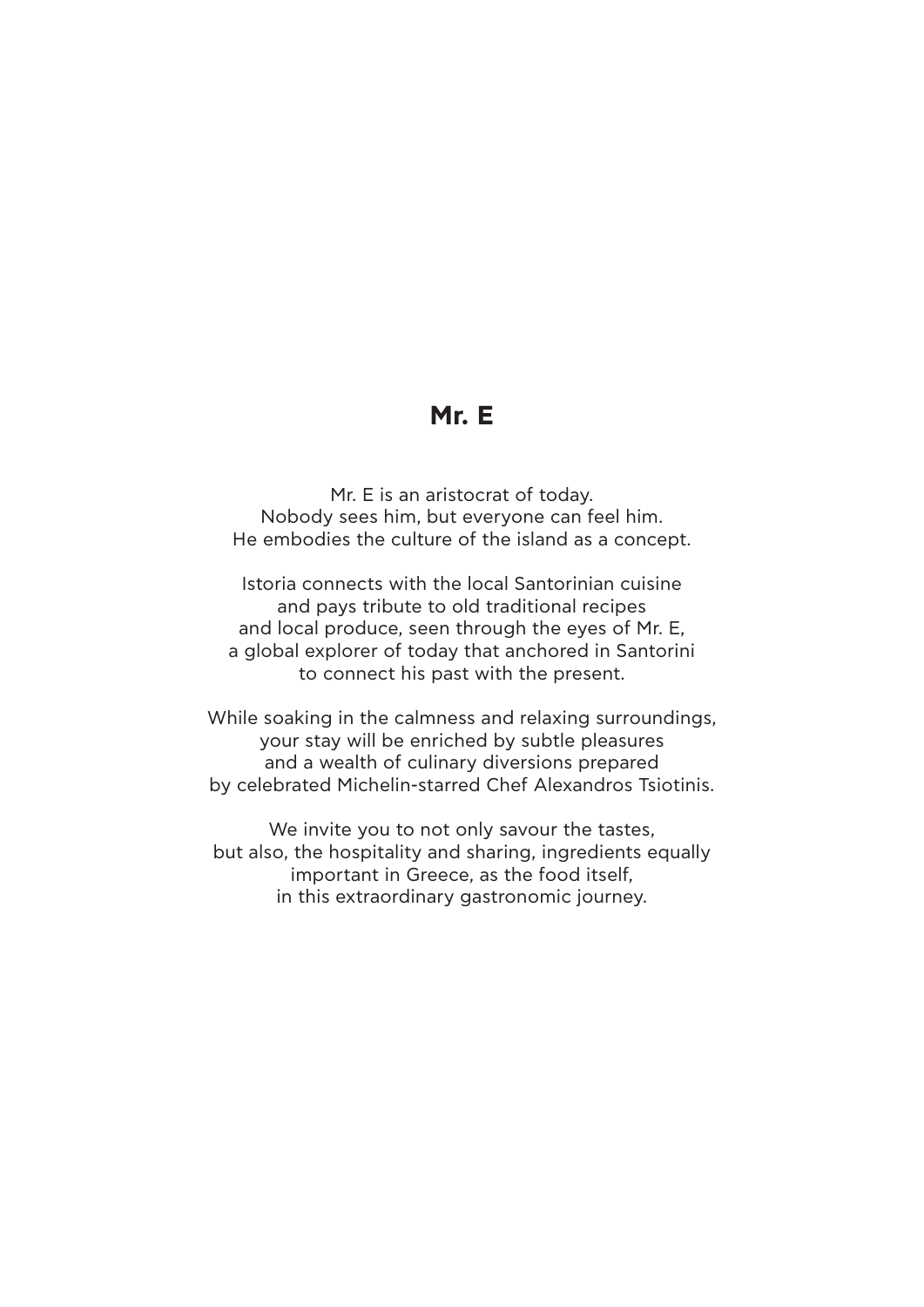## **APPETIZERS**

#### **Briam Tart**

Tomato jam, vegetable confit, feta cheese panna cotta 16

> Manouri, basil, wild cumin (VT)  $\frac{1}{17}$

**Octopus Carpaccio** Roasted tomato-flavored arancini, white eggplant salad, fried capers (DF, GF) 24

#### **Zucchini Meatballs**

**Santorinian Fava** Kumquat and chutney made of capers and raisins (DF, VG, GF) 16

#### **Ceviche of the Day**

Fresh corn, roasted Florina red peppers, coriander, lime (DF, VG, GF) 23

**Taramosalata**  Avocado, bites of barley bread, black lemon, bottarga 15

#### **Grilled Beans**

Peach, Sitia xigalo, roasted walnuts, aromatic lemon oil (VT, GF) 15

# **SALADS**

**Santorini Salad** Carob rusks, cherry tomatoes, Santorini chloro cheese 17

### **Green Salad**

Black lentils, spring onions, beetroots, smoked eel (DF, GF) 16

#### **Poke Bowl**

Sautéed grapes, cherry tomatoes, roasted halloumi, mint pesto (GT) 16

# **PASTA / RISOTTO**

**Fregola**  Fennel, lemon, arugula, smoked cod, Messolonghi bottarga 26

**Pastitsio** Chopped macaroni, minced chickpeas, almond béchamel (DF, VT, GF) 24

> **Papardelles** Roasted courgettes, basil, lime, crispy panko (DF, GF, VG) 24

**Skioufichta Greek-style Artisan Pasta**  Santorinian tomato ragout (VG, GF) 22

# **MAIN COURSES**

**Traditional Greek Chickpea Stew**  Bergamot, Aleppo pepper, sea fennel (DF, GF) 22

**Grilled Squid with Beans** Sun-dried cherry tomatoes, basil, pine nuts, parmesan 28

**Fresh Fish of the Day** Greens, fennel, green beans, saffron-scented fish sauce 32

**Lamb Chops** Roasted potatoes, tomato confit, feta cheese and oregano sauce 33

**Moussaka** Beef fillet, eggplant caponata, potato chips, velvety béchamel sauce 35

**Chicken Breast** Celery root purée, grilled mushrooms, truffle-flavored mascarpone sauce (GF) 28